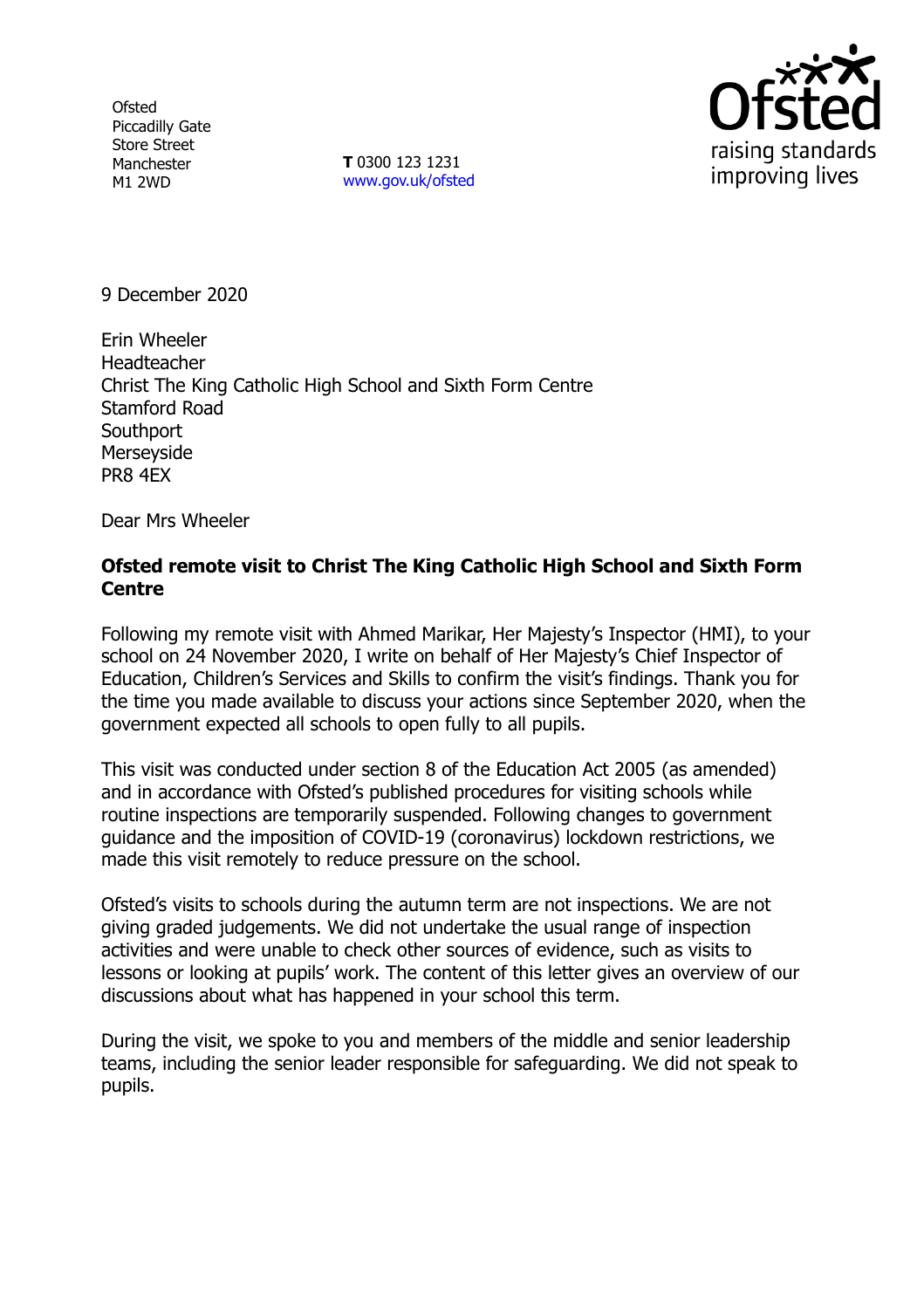

## **Context**

Her Majesty's Chief Inspector of Education, Children's Services and Skills is leading Ofsted's work into how England's education system is managing the return to full education for pupils, following an extended break in formal schooling due to the COVID-19 pandemic.

In undertaking this focused work, HMI are visiting a broad range of schools. HMI will visit a sample of:

- approximately 1,200 schools across all Ofsted grades (outstanding, good, requires improvement and inadequate)
- maintained schools, academies and free schools, special schools and centres of alternative provision, including those in cities, and coastal, town or rural communities.

The information from this visit will feed into Ofsted's national reporting so that the insights can be shared with the government and the education sector. We did not find any significant concerns during the visit. In such a case, an inspection report would be published on our website and available to parents and carers.

We did not consider your response to COVID-19 during the spring and summer terms 2020, when the school was not open to all pupils.

## **From this visit, inspectors noted that:**

- You told us that, since September, approximately half of all pupils and students in the school have spent some time working from home.
- All pupils, including students in the sixth form, continue to study their usual timetable of curriculum subjects. You explained that all pupils and students can access specialist classrooms in science and information technology. You told us that in some practical subjects, teachers have reordered the curriculum content.
- You explained to us that teachers are checking on pupils' and students' new starting points. Teachers are using this information to help pupils to catch up with important learning that they have missed or forgotten since March 2020. You plan for pupils and students to return to the school's usual curriculum before the summer term 2021.
- **Pupils in Years 10 and 11, and students in the sixth form, continue to study all** of their examination subjects. Teachers are delivering additional lessons to help older pupils and students catch up with missed learning across all subjects.
- Teachers have changed the order of the curriculum in some subjects to help pupils in Years 7, 8 and 9 to catch up with learning that they have missed. For